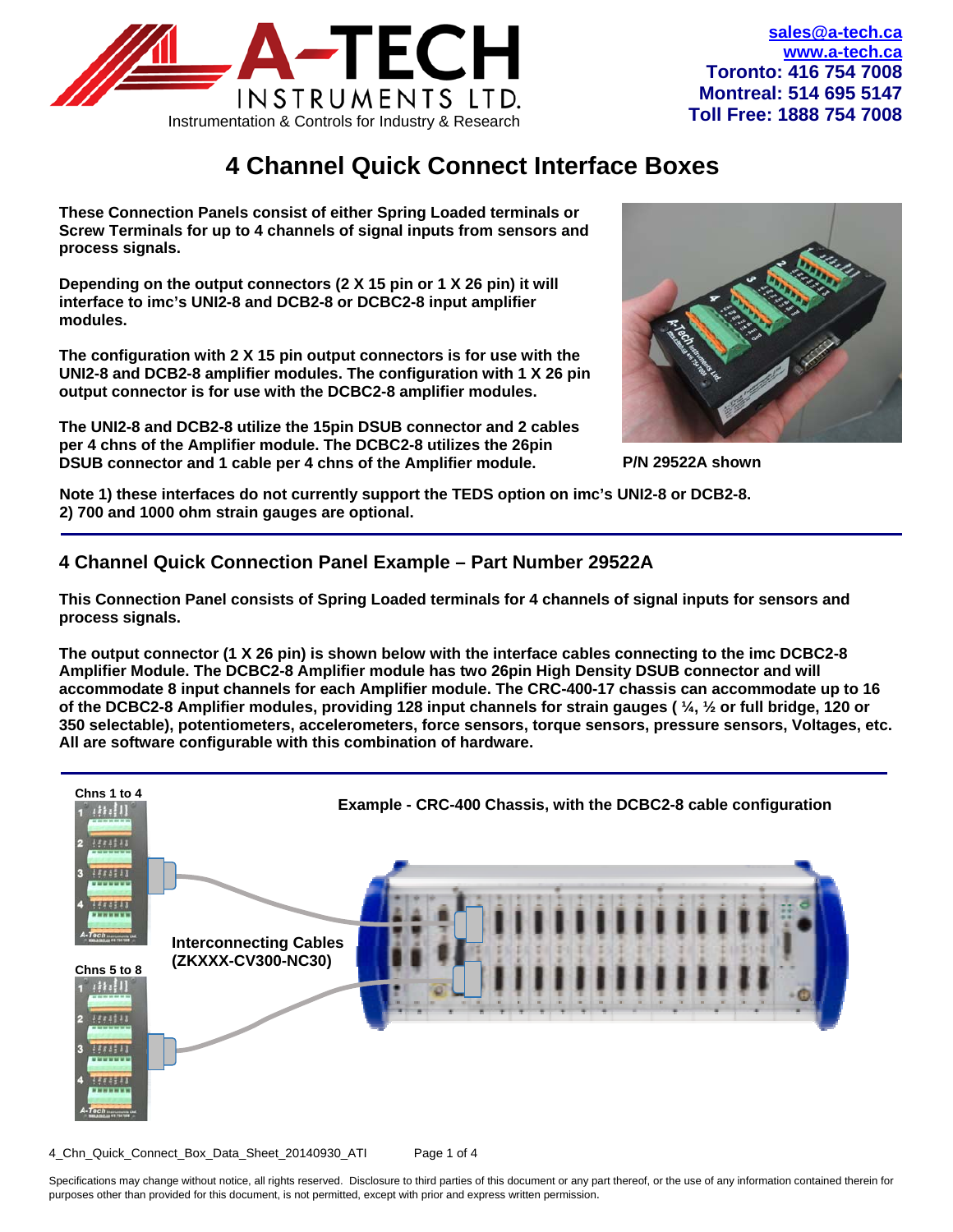

## **Termination Box - General Specifications**

**Dimensions: L 5.5" X W 2.6" X H 1.55" ( plus the terminal height) Operating Temperature: -10 to + 50 deg.C. Operating Voltages: +/-50 V maximum, Bandwidth: no attenuation from 0Hz up to 5KHz, with cables 25 ft. or less** 

#### **Selection Table**

| <b>Part</b>   | <b>Terminal</b>                                               | # of             | Output                       | <b>Interconnecting</b>               | <b>Amplifier</b>                     |
|---------------|---------------------------------------------------------------|------------------|------------------------------|--------------------------------------|--------------------------------------|
| <b>Number</b> | Type                                                          | <b>Terminals</b> | <b>Connector</b>             | Cable(s) / box                       | Module(s)                            |
| 29522A        | <b>Spring Loaded</b><br><b>Quick Connect</b>                  |                  | 1X 26 pin                    | ZKXXX-CV300-NC30                     | DCBC2-8                              |
| 30277A        | <b>Screw Terminal</b>                                         | 7                | 1X 26 pin                    | ZBXXX-CV300-NC30                     | DCBC2-8                              |
| 30554A        | <b>Spring Loaded</b><br><b>Quick Connect</b><br>& Probe Point | 8                | 1X 26 pin                    | ZMXXX-CV300-NC30                     | DCBC2-8                              |
| 31701A        | <b>Spring Loaded</b><br><b>Quick Connect</b>                  | 7                | 2X 15 pin                    | ZKXXX-CD300(2)-NC30                  | DCB2-8 or UNI2-8                     |
| 31702A        | <b>Screw Terminal</b>                                         | 7                | 2X 15 pin                    | ZBXXX-CD300(2)-NC30                  | DCB2-8 or UNI2-8                     |
| 29976A        | <b>Spring Loaded</b><br><b>Quick Connect</b><br>& Probe Point | 8                | <b>2X 15 pin</b>             | ZMXXX-CD300(2)-NC30                  | DCB2-8 or UNI2-8                     |
| 26296A        | <b>Spring Loaded</b>                                          |                  | 1X 26 pin and                | ZKXXX-CV300/CD300(2)-                | DCBC2-8 or                           |
|               | <b>Quick Connect</b>                                          |                  | $2x$ 15 pin                  | <b>NC30</b>                          | <b>UNI2-8 / DCB2-8</b>               |
| 30415A        | <b>Screw Terminal</b>                                         | 7                | 1X 26 pin and<br>$2x$ 15 pin | ZBXXX-CV300/CD300(2)-<br><b>NC30</b> | DCBC2-8 or<br><b>UNI2-8 / DCB2-8</b> |
| 33151A        | <b>Spring Loaded</b><br><b>Quick Connect</b><br>& Probe Point | 8                | 1X 26 pin and<br>$2x$ 15 pin | ZMXXX-CV300/CD300(2)-<br><b>NC30</b> | DCBC2-8 or<br><b>UNI2-8 / DCB2-8</b> |

# **Interconnecting Cables - General Specifications**

- **26 AWG UL listed with Copper tape + Aluminum Mylar shields**
- **Rugged UL94V-0 flame-resistant PVC Jacket and over mold for Strain Relief**
- **300V Voltage handling capacity at Temperatures up to 80 degrees Celsius**

#### **Selection Table**

| <b>Part Number</b> | <b>Connector</b> | <b>Gender</b> | Length (ft) | <b>Model</b>         |
|--------------------|------------------|---------------|-------------|----------------------|
|                    | Type             |               |             |                      |
| 33628A             | <b>DB15</b>      | F-M           | 2.5         | CCXXX-CDXXX-002.5-XX |
| 33629A             | <b>DB15</b>      | F-M           | 5           | CCXXX-CDXXX-005-XX   |
| 30362A             | <b>DB15</b>      | F-M           | 10          | CCXXX-CDXXX-010-XX   |
| 36630A             | <b>DB15</b>      | F-M           | 15          | CCXXX-CDXXX-015-XX   |
| 29978A             | <b>DB15</b>      | F-M           | 25          | CCXXX-CDXXX-025-XX   |
| 29977A             | <b>DB15</b>      | F-M           | 50          | CCXXX-CDXXX-050-XX   |
| 33626A             | HD <sub>26</sub> | F-M           | 2.5         | CWXXX-CVXXX-002.5-XX |
| 28484A             | HD <sub>26</sub> | F-M           | 5           | CWXXX-CVXXX-005-XX   |
| 33627A             | HD <sub>26</sub> | F-M           | 10          | CWXXX-CVXXX-010-XX   |
| 33631A             | HD <sub>26</sub> | F-M           | 15          | CWXXX-CVXXX-015-XX   |
| 29925A             | HD <sub>26</sub> | F-M           | 25          | CWXXX-CVXXX-025-XX   |
| 29926A             | HD <sub>26</sub> | F-M           | 50          | CWXXX-CVXXX-050-XX   |

4\_Chn\_Quick\_Connect\_Box\_Data\_Sheet\_20140930\_ATI Page 2 of 4

Specifications may change without notice, all rights reserved. Disclosure to third parties of this document or any part thereof, or the use of any information contained therein for purposes other than provided for this document, is not permitted, except with prior and express written permission.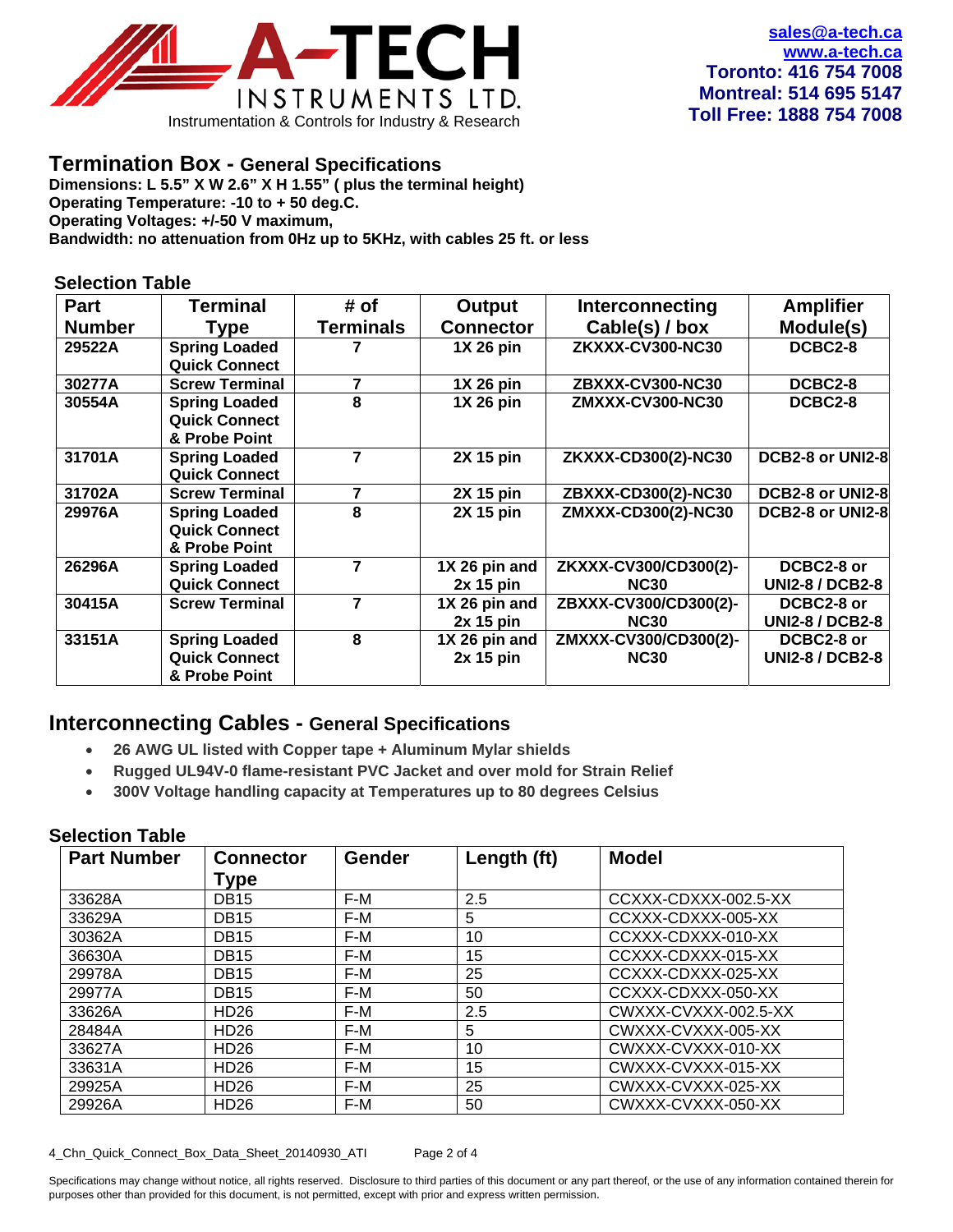

# **29522 - 4 chn Quick Connection Panel Wiring Examples**

# **¼ Bridge Wiring Configuration**



# **½ Bridge (90 degree) Wiring Configuration**



# **Full Bridge Wiring Configuration, Pressure, Force, Torque, Accelerometer, etc.**



Specifications may change without notice, all rights reserved. Disclosure to third parties of this document or any part thereof, or the use of any information contained therein for purposes other than provided for this document, is not permitted, except with prior and express written permission.